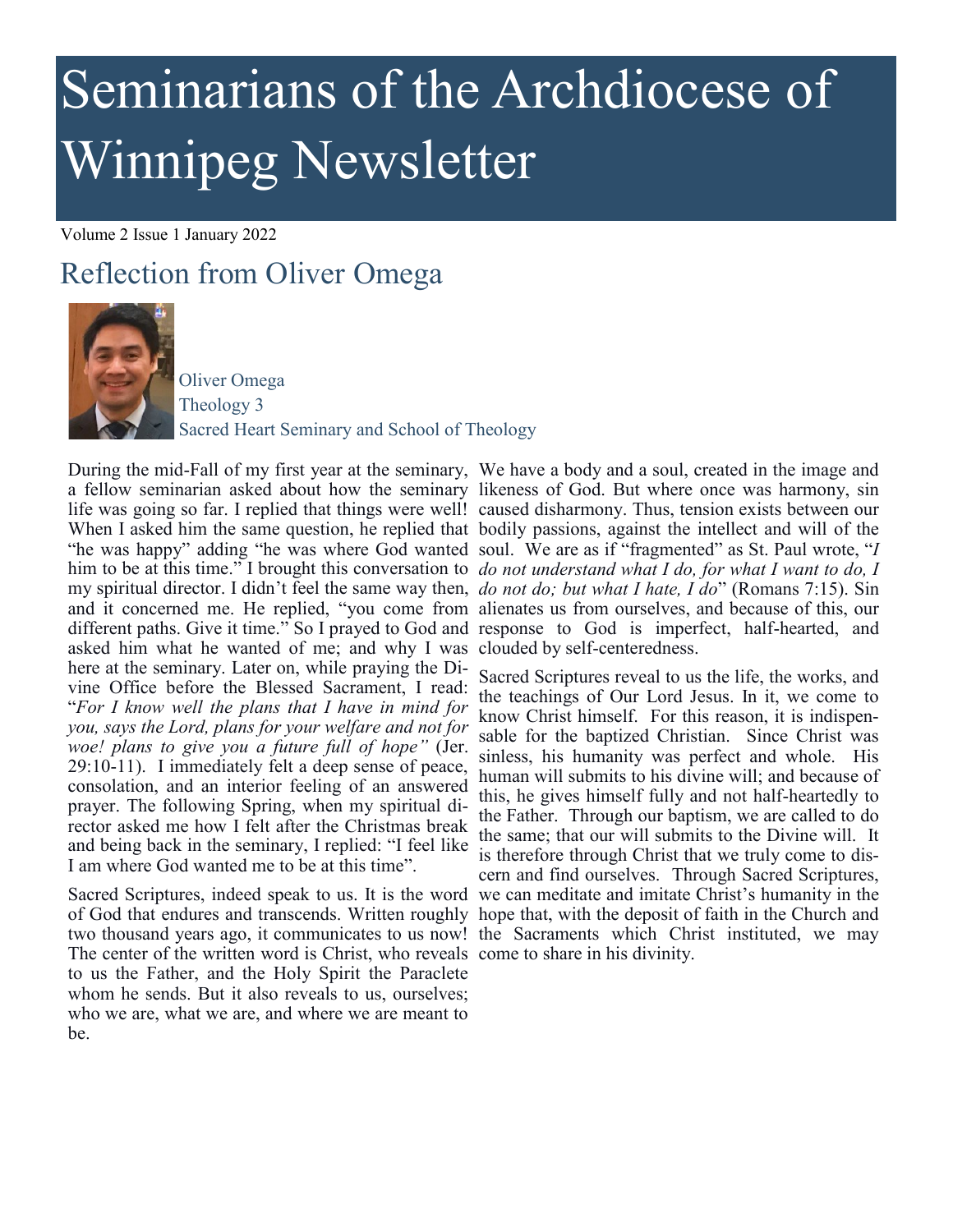## Reflection from Christopher Pugh



Christopher Pugh Pastoral Internship St. John Brebeuf Parish, Winnipeg

#### *We speak to Him when we pray; we hear Him when we read the divine saying.*

#### - *Dei Verbum 25*

sage. Not only was this book relevant for the people the smallest verse in the word of God. at the time of its writing, but it is relevant for all people at all times. Many people see us living through an apocalypse in our current time, but I can assure you, people throughout history have been thinking the same thing at their times as well.

sharing with me, but it always comes. Along the Scripture! journey of discernment, the Bible has been an indispensable part of the process. And no matter how much I study or pray over it, there is ALWAYS more to receive.

found to be formative in my prayer life with Scrip-with the Scriptures, we grow ever closer to Jesus our ture. First, when I began an Ignatian retreat and Saviour. Even the book of Revelation, although found out I would be meditating with the same pas-seemingly filled with fire and brimstone, is truly a sage over and over for a significant period of time, I message of hope and joy in the amazing world to thought to myself there is no way I could possibly come. So, pick up this love letter from our Creator, sit with 5-10 verses of scripture for any more than and read the words of true love he gives us.

The book of Revelation is such a fascinating piece maybe an hour. How can you gain more from such a of apocalyptic literature. This book, the last book in small section with any more time than that? And let the Bible, has been interpreted in many ways by me tell you I was very, very wrong. I spent hours many different people. Currently, along with a won-and hours over days contemplating a small portion derful group of ladies over zoom, I am undergoing a of text without any commentaries, just the verses in study of this book to better understand its meaning front of me, and I felt like I had just begun to open not only in context, but in my life as well. Each les-up the passage. I placed myself within the story, put son, as we dive into the historical, literary, religious my perspective behind different figures, and simply and other contexts, we find ourselves amazed at the let the story take place around, or even about me. abundance of meanings we can draw from each pas-Never again will I question the significance of even

Every time I open the Bible, regardless of my inten-to open the Bible for some parting words. Lo and tion, I know that there is something that God wants behold a passage directly relating to my issue, with me to receive from the experience. Whether this is such strong words of comfort appeared before my through study, prayer, simple reading, or even just eyes that I could not help but shed a stream of tears needing to hear God, I know he will give me some-in joy at the loving presence of God in my life at thing. I may not always realize right away what he is that moment. Never underestimate the value of Second, I am not one to flip open the Bible to random verses to get an instant message from God, although I understand how this can be helpful. However, one day I was really struggling with a particular issue and after a long time of silent prayer, decided

I would like to share two experiences that I have isted and it is written to and for YOU. By praying If you knew someone sent you a love letter, you would want to read it, you would want to understand it, and you would want to respond to it in some way. The Bible is the greatest love letter ever to have ex-